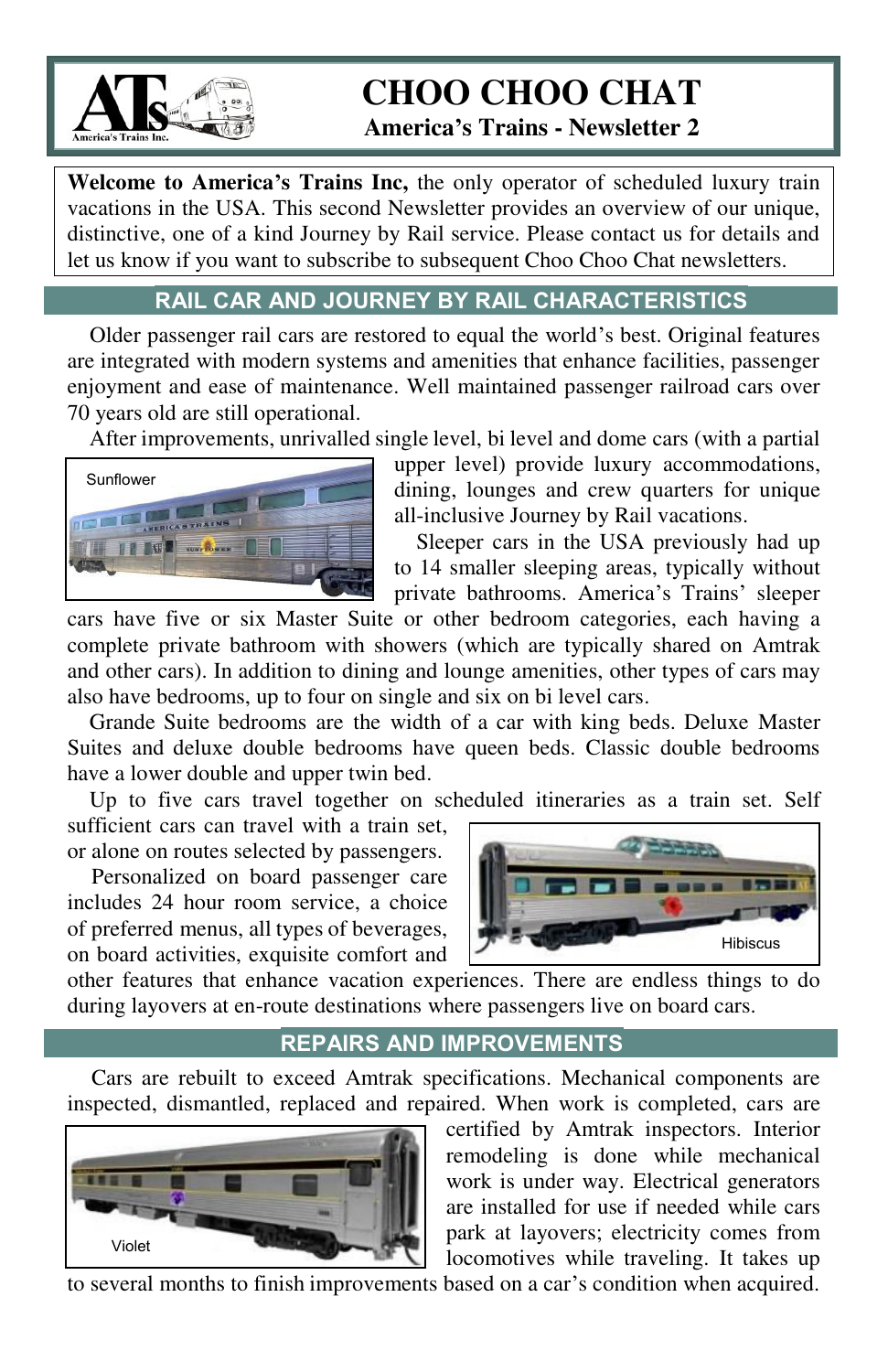#### **TRAINSS**

Up to five cars travel together with Amtrak, regional or freight railroads or are pulled by a private exclusive engine.

Self sufficient cars can travel with other cars on scheduled routes or alone.

## **ROUTES AND ITINERARIESS** .

Initial indoctrination Journeys by Rail will be followed by a growing number of Journeys on itineraries throughout the USA and into Canada. They will include routes from Washington, DC, to various destinations between Montreal and Miami, west coast Journeys that visit locations from Vancouver to San Diego, scenic mountain route Journeys between Chicago and other destinations, southern and mid American Journeys, and other long and regional itineraries.

Cars will be added based on demand.

Growth within Canada and a Mexican Copper Canyon Journey will occur at such time as arrangements are finalized.

Itineraries will vary by seasons, for recreational reasons, and to otherwise enhance passenger enjoyment.

#### **LAYOVERS**

Amtrak's mission is to quickly move people from one station to another with no lengthy stopover. Amtrak passengers must leave the train and move to a hotel to visit off car places of interest.

America's Trains' cars are dropped off and park at en-route destinations. Passengers live on board with lots of time to enjoy attractions, activities and things to do during layovers.

After a layover stay, cars are picked up by a different Amtrak or other train to travel onward to another interesting en-route destination.

# **LAYOVER ACTIVITIES**

En-route layovers are for prolonged periods giving passengers time to enjoy preferred activities that are scheduled in advance, determined on a train while



traveling, or selected on an impromptu basis after arrival at destinations.

There is an endless variety of things to do including recreational activities,



exciting adventures, tranquil pleasures, visits to a wide variety of attractions, and otherwise; as part of a group or alone.



Specific Journeys by Rail feature ski, golf and other activities, or travel to and visit special events like the Mardi Gras in New Orleans, the Super Bowl, major horse races, and others.

#### **VACATION VARIABLES**

Consecutive Journeys by Rail on different connecting routes can extend a vacation for multiple weeks.

Passengers can enjoy special pre and post Journey hotel and resort vacations before the start of and after a Journey.

 Groups and private car passengers can select their own itineraries.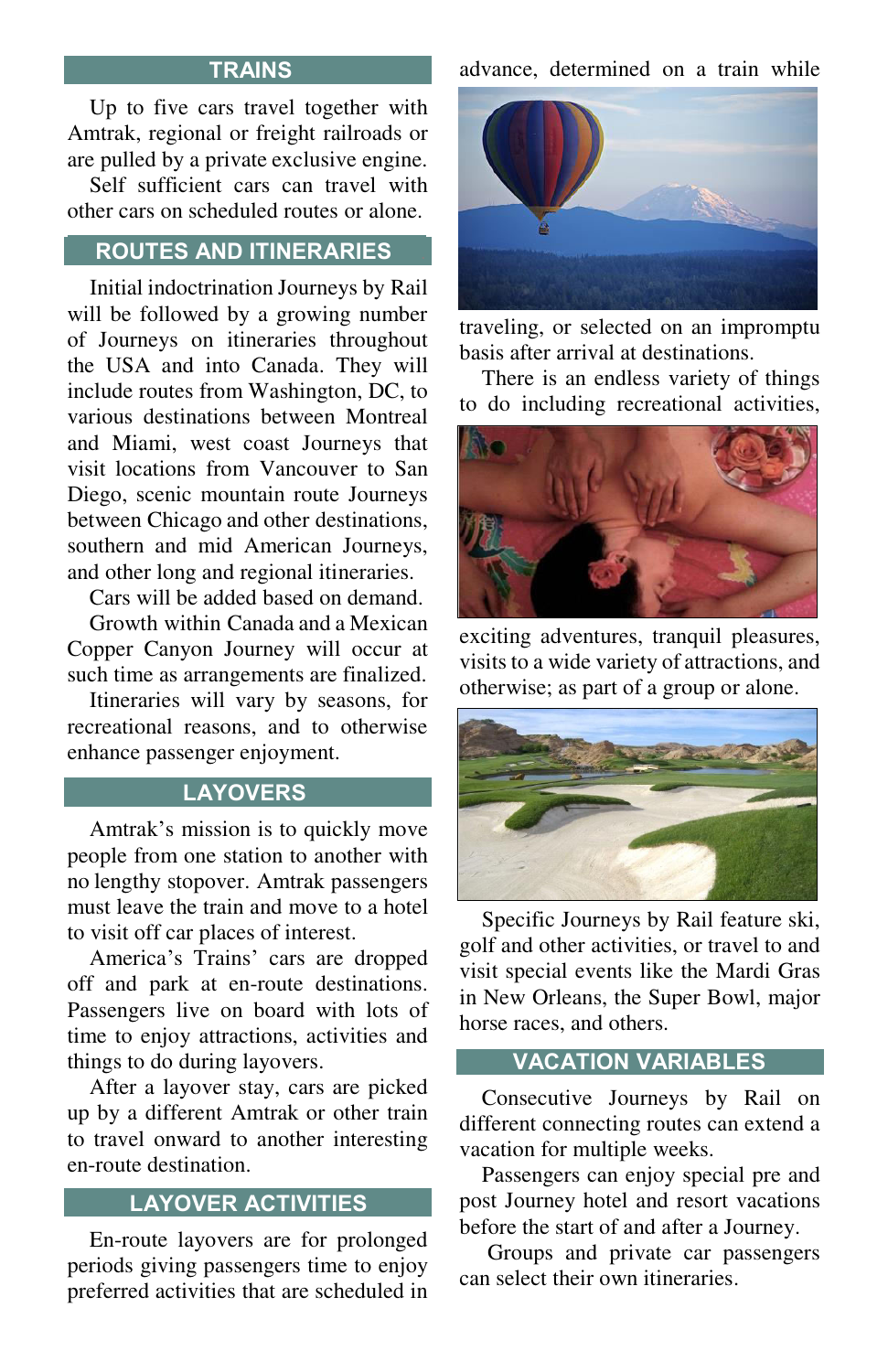### **INSTEAD OF AN INDIVIDUAL JOURNEY, SHARED OWNERSHIP**

As an alternative to an individual Journey by Rail, a Train'Share (timeshare) on a train set or fractional interest ownership of a single self sufficient car may be available. Both include the most attractive and eliminate the undesirable aspects of vacation ownership while providing frequent Journeys at a greatly reduced cost.

Train'Shares give owners the right to enjoy annual or more frequent train set Journeys of their choice. Fractional interest owners have an ownership interest in and exclusive continuing use of a full service car during selected or other available time periods.

# **TRAIN'SHARE SALE / RENTAL**

Train'Shares retain a strong residual resale value. Owners have an option to sell them back to America's Trains.

Journeys can be gainfully rented by owners, directly or through an agent.

## **SHARED OWNERSHIP OPTIONS**

Train'Share and fractional interest owners can travel at their designated or other available time periods on a choice of itineraries that provide never ending, different, memorable vacations.

Unlike fixed location timeshare and vacation resorts, Journey by Rail routes change to avoid unfavorable weather and to visit special events.

In addition to different and varying Journey itineraries, Train'Share owners can exchange Journeys for a selection of the finest worldwide resort vacations.

## **REASONABLE FEESS**

Train'Share and fractional interest owners pay an annual Journey use fee that covers specific owner Association, car management, and Journey by Rail operating expenses including meals, all kinds of beverages, 24 hour on-board service, locomotives and related car and passenger care costs.

If owners don't use a specific annual Journey they don't pay the fees. In this event the fees are paid by an exchange company user, renter, or the Association if owners give a Journey by Rail to the Association, which might sell it as a Journey vacation to recover the cost.

America's Trains guarantees that no unexpected fee increases will occur. If they do, America's Trains pays them.

Annual fee cost are about 35% of the price for an individual Journey by Rail.

# **EXTRAORDINARY VALUE AND ENJOYMENT**

Individual (single), Train'Share or fractional interest Journey by Rail passengers enjoy a selection of unsurpassed vacations.

- Prestigious but unpretentious
- Different routes and destinations
- Unlimited things to do and see
- Pre arranged en-route activities
- Avoid air travel and driving
- Wonderful dining
- Complimentary beverages
- Finest train accommodations
- Exceptional personalized service No crowds
- 
- 
- 24 hour room service Safe and secure
- 



- 
- Exquisite, exclusive luxury Gratuities are not necessary
- A single all-inclusive cost Easy boarding and sufficient storage
	-
- New and lasting friendships Other unique, enjoyable benefits